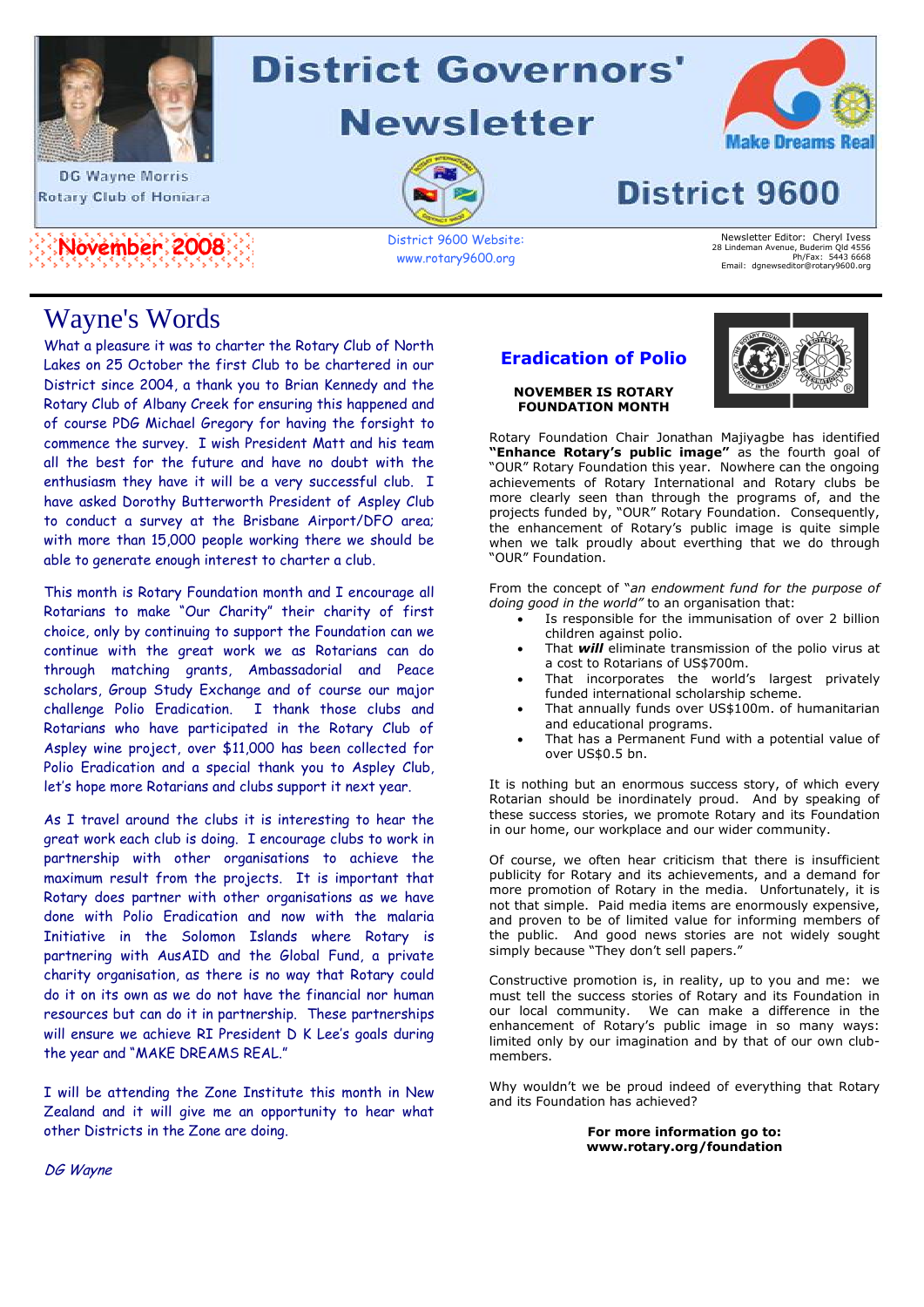### **Funding Partners' PhD Scholarship**

**Awarded to Tim Smith from the Howard Florey Institute at the University of Melbourne in 2008. The Scholarship was awarded through a donation from the District 9650 Bowelscan program to Australian Rotary Health.**



Originally hailing from Brisbane, Tim moved to Melbourne and attended Camberwell Grammar School, where he discovered his love for science. In his final year he attended the National Youth Science Forum (NYSF) in Canberra with the support of the Rotary Club of Canterbury. His involvement with the NYSF continued throughout his undergraduate studies at the University of Melbourne where he majored in

Biochemistry and Molecular Biology. His honours year saw him move to the discipline of Bioinformatics. His PhD project is in this field.

#### **Cancer of the bowel has a well-documented genetic component and is the second biggest cause of cancer death in Australia. Curing bowel cancer depends on early detection.**

It is estimated there are over 2 million mutations in the human genome that cause disease: of these only 100,000 or so have been observed and described. New mutations are being detailed so frequently in peer-reviewed publications, the long and expensive process of putting their characteristics into a database means that patients are potentially missing out on the benefits of this newly acquired knowledge. Tim Smith's PhD Scholarship is to develop a system to make it easier for genetic mutations to be classified. He is applying natural language processing and information extraction techniques from published scientific articles to collect data on genetic variants associated with bowel cancer.

For more information on research funded by Australian Rotary Health contact Gerardine Grace on (02) 8837 1336 or email: [gerardinegrace@arhrf.org.au](mailto:gerardinegrace@arhrf.org.au)

Donations to Australian Rotary Health are tax deductible and can be sent to:

PO Box 3455, Parramatta, NSW, 2124. Telephone (02) 8837 1900 email: arhrf@arhrf.org.au

. . . . . . . . . . . **DISTRICT CONFERENCE Rotary District 9600 Conference NEW GENERATION OUR FUTURE 27th – 29th March 2009 The Events Centre – Caloundra** (Caloundra Civic Centre) This is an opportunity to be updated on the projects of Rotary, be entertained and informed by fantastic speakers, **Speakers include – Evonne Cawley and Fred Hollows Foundation** renew Rotary friendships and forge new ones, **Child Minding available.** Host Club – Rotary Club of Mooloolaba Watch this space for more changes and additions. . . . . . . .

#### **NYSF NEWS NYSF students Government House reception.**

National Youth Science Forum (NYSF) students from Rotary Districts 9600, 9630, 9640 and 9570 selected to attend the forum in Canberra in January 2009 attended a reception at Queeensland's Government House on Monday 6 October 2008.

Her Excellency, Ms Penelope Wensley AO, Governor Queensland, made each member of the 60 strong audience feel welcome, firstly with a humorous and knowledgeable address, after which the Governor moved around the room to meet every student.

Her Excellency noted that each student's selection for NYSF showed that they already were achievers in their chosen field, and then went on to outline some specialities that may attract them in their future careers.

The Governor then suggested that some present may even be Nobel Prize winners, or failing that seek to gain an Ig Nobel award.

The Ig Nobel awards are a parody of the Nobel Prizes presented each year in October by Harvard University for real achievements that "first make people laugh, and then make them think".

Her Excellency noted a number of winners, including research that showed the crackle of a potato chip was directly related to its freshness, so that digitally changing that crackle could convince the eater the chip was fresher than it actually was.

NYSF is fully residential and takes place at the Australian National University, Canberra, where all activities are supervised by student staff and Rotary counsellors.

The intensive program offers training in time management, interview skills and public speaking. It is directed at Year 11 students who are thinking about a career science and engineering and related disciplines, so they can make more informed decisions about their future life.

NYSF continues after January with university seminars and industry site visits and builds a long-term network of people with common aims.

Rotary has to choose from 2000 applicants Australia wide to fill the 288 available places at two NYSF forums from 5-17 and 19-31 January 2009.

*For further information NYSF Contact: Derek Jones – 0413 516 165 Media Contact: Ted Latta – 3300 1020*



*Photo: Her Excellency, Ms Penelope Wensley AO, Governor of Queensland, (centre front) and Geoff Burchfield, NYSF Director, (front right) with the 2009 NYSF participants on the steps of Queensland's Government House.*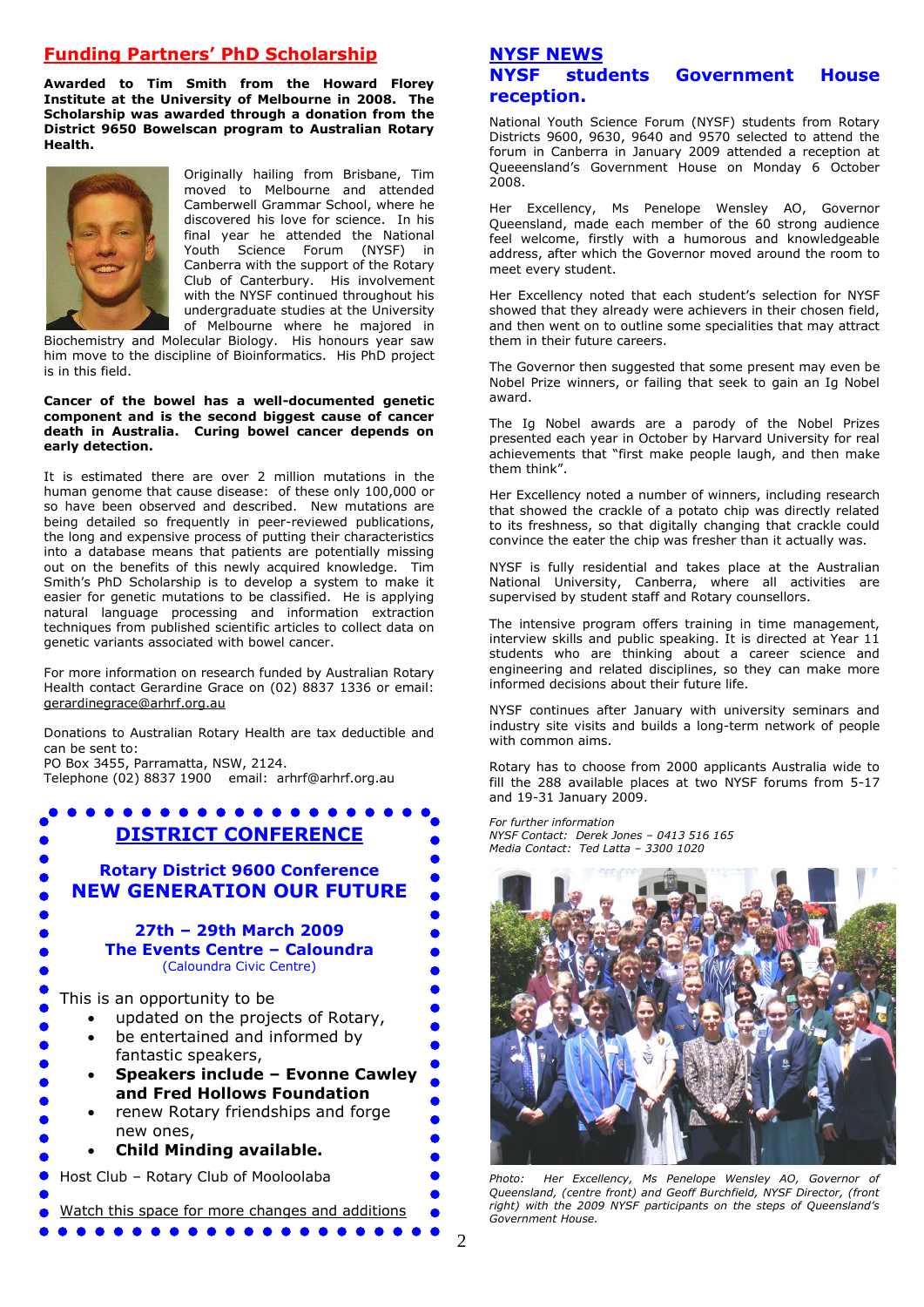## **STORM THE STAGE! 2008 QLD Takes Perth by Storm!!**

By: Jan Lawton

*Storm The Stage!* National Final was held on Saturday 20th September 2008 at the Burswood Theatre in Perth. Twenty finalists came from Western Australia, South Australia, Victoria, Tasmania and Queensland to perform before a panel of 3 judges.

Queensland Finalists were:- Drama – Riley Nottingham and Talia Rowley Musical Theatre – Hannah Macklin and Rebecca Adams.

I had the pleasure of escorting these four finalists to Perth, accompanied by our Queensland Arts Director James Gauci. After a rather bumpy flight and two attempts at landing we finally arrived at the Burswood Holiday Inn in Perth to commence our *Storm The Stage Experience.* The competition is sponsored by the Rotary club of Cannington and a wonderful team of Rotarians. The Program was very full; it kept everyone involved, sleep deprived and very busy for the next 3 days until our departure on Sunday 21st September.

Western Australian Arts Director Sonja Plummer met the finalists on the Thursday afternoon, and from that moment on, she took all the finalists on an arts journey that they will never forget. Hours of meticulous preparation with stage placement, lighting, sound, orchestra rehearsals for the musical theatre performers and advice for the drama performers.

Friday we were all taken for a tour through WAAPA: The Western Australian Academy of Performing Arts. Then lunch and photo shoot at Kings Park. Following dinner there was video recording of the performers, interviews and more stage work.

Saturday – FINALS DAY. Final placing for the stage performances; with the afternoon taken up with a full dress rehearsal. All of the young performers were too busy, too nervous and too excited to eat their dinner that night. Preparation with hairstyles, makeup and costumes commenced about 4pm to ensure all was ready for the National Final at 8pm.

The curtain rose and *Storm The Stage 2008* was underway. Performers presented their best; each one of the 20 finalists was excellent. The quality of their performances was lifted so much from this whole experience. The judges were impressed by the quality of the performances, and choosing the two winners (one from each category) was challenging. After much deliberation, finally they announced the winners.

The National Final Winners are:

TALIA ROWLEY from Queensland – Best Drama Performance CALLAN KNEALE from Western Australia – Best Musical Performance.

The Don Briggs Encouragement Award went to CANDACE WISE from Tasmania. Three very lucky and excited finalists.

After the curtain fell, we were all invited to an after-show party to enable the finalists to meet and thank the sponsors of this event. We all returned to our accommodation where I had organised a number of pizzas to be delivered, along with some party food and soft drinks. They were so excited and on such a high, that some partied into the small hours of the night or should I say morning. Riley did not sleep at all – he saved his sleep for the flight home that afternoon. All of our Queensland finalists are now safely home and back following their lives as one would expect them to do. Except that life has changed forever for them from this great experience.

The *Storm The Stage* experience is always an interesting journey for those who enter. From the heats to the QLD Finals, and finally to the National Final. To give young talented people the opportunity to display their talent on

stage and assist them to achieve excellence is a privilege. The benefit that Rotary and *Storm The Stage* creates is unique. Who knows, we may see a future Hugh Jackman or Nicole Kidman.

Please keep the QLD finals in mind next year. You can assist by sponsoring our youth and following their performances.

Don't forget to check the *Storm The Stage* Website at: [www.stormthestage.com.au](http://www.stormthestage.com.au/)

*Jan Lawton Qld Rotary Co-ordinator Storm The Stage 2008* 



*Left to Right: James Gauci, Qld Arts Director, Riley Nottingham, Rebecca Adams, Hannah Macklin, Talia Rowley and Jan Lawton.*

#### **Local Rotary endorses International Peace Scholar.**

The Rotary Club of Ashgrove/The Gap has endorsed the application of Ritu Shrestha as a Rotary World Peace Scholar.

The final decision whether to sponsor her as a Peace Scholar will be taken by Rotary International in November 2008.

Ritu, who now lives with her husband, Laxman, in Paddington, recently addressed the Ashgrove/The Gap Rotary Club, telling of a childhood growing up in land locked Nepal, one of the poorest countries in the world. The two peaks of the Nepalese flag represent a landscape crisscrossed by many rivers, and encompassing eight of the world's 10 highest mountain peaks.

Ritu went on to tell how she was fortunate enough to achieve the degree of Bachelor of Arts in Social Work at Kathmandu University and a Graduate Certificate in Development Practice<br>from the University of Queensland. She speaks three from the University of Oueensland. languages Hindi, Nepalese and English.



Photo: Ritu Shrestha & husband Laxman, RC Ashgrove President, Rolf Mitsdorffer, President of the Qld Nepalese Assoc, Kamalayan Shrestha.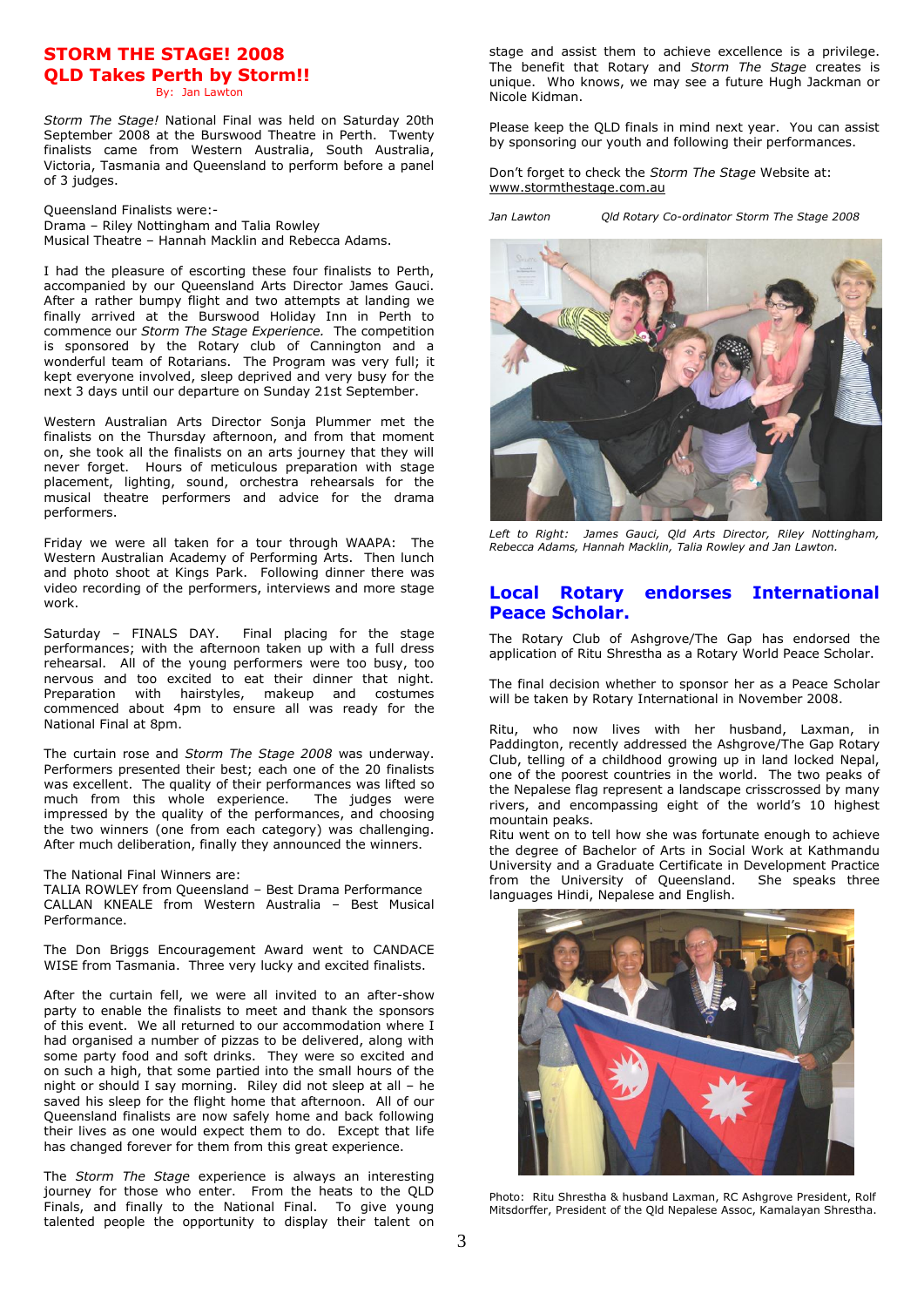She has worked on programs involving campaigns for Children are Zones of Peace (CAZOP) and humanitarian support for internally displaced people in Nepal. Nepal has 26 different ethnic groups.

Ritu's address was supported by the President of the Queensland Nepalese Association, Kamalayan Shrestha.

Rotary created seven Centres for International Studies in 1999, situated at Universities in Tokyo Japan, Paris France, Buenos Aires Argentina, West Yorkshire England, California USA and the University of Queensland Brisbane Australia.

If accepted as a Peace Scholar, Ritu's first choice is to complete her Masters Degree in Conflict Resolution at the International Christian University (ICU) in Tokyo Japan.

All Rotary World Peace Scholarships are for two academic years and include round-trip transportation, tuition and fees, room, board, and other limited expenses.

Following completion of her degree, Ritu will commit to a career devoted to national and international co-operation and cross-cultural understanding.

For more information, visit: www.rotary.org

### **YOUTH EXCHANGE TURNS 50 IN AUSTRALIA**

What a thrill it was to meet and here from the first ever Rotary Youth Exchange student to Australia. John Rogers was just 14 years old when he arrived in the small agricultural town of Myrtleford in the alpine region of northern Victoria, and until recently, the centre of Australia's tobacco industry, larger even than northern Queensland.

For the first time in fifty years, John Rogers returned to Australia, and helped celebrate the 50th anniversary of Rotary's Youth Exchange Program in Australia. Since 1958, in excess of ten thousand young Australians have gained insights into world peace and understanding by experiencing an educational and cultural exchange in another country, living with families under Rotary's global umbrella. In excess of another ten thousand young people from other countries have learned to become Aussies, as they have shared in the lives of thousands of Rotarians across Australia.



Australia's first Rotary Youth Exchange Program student, John Rogers from Scottsbluff, Nebraska, with D9600 YEP Chair Russ Stephenson and committee members Merrilyn Stephenson and Marjorie & Ron Goward. They joined members and friends of the Rotary Club of Myrtleford in D9790, John's host club in 1958, to celebrate 50 years of YEP.

Now retired from a distinguished career as a research haematologist, John related wonderful stories of his severalday journey from his home in Scottsbluff, Nebraska, to Australia via Denver, San Francisco, Hawaii, Fiji, Sydney and Melbourne, and met at every stop by Rotarians …. And his slow six-week trip home by boat. At the celebratory dinner, John introduced the elderly surviving members of nine of his twelve host families, and described the emotional reunions he had experienced in the preceding days.

John paid tribute to his father who challenged a Rotarian friend in Nebraska to devise an experience which would open the eyes to the world of young people in the insular America of the 1950's. "My youth exchange experience in Australia opened my eyes to the possibilities of the world, but especially the possibilities which were open to me," John said. "If only every young person could have that same experience ... what a different world this might be! And this is just one of the things which Rotary does.

Thank you Rotary".

**Please send articles to:** [dgnewseditor@rotary9600.org](mailto:dgnewseditor@rotary9600.org)

**Deadline for articles – The last week of the previous month. Articles must be approved by DG Wayne first, before being sent to the editor.**

**Articles can be sent to DG Wayne via email: wayne@msca.com.sb**